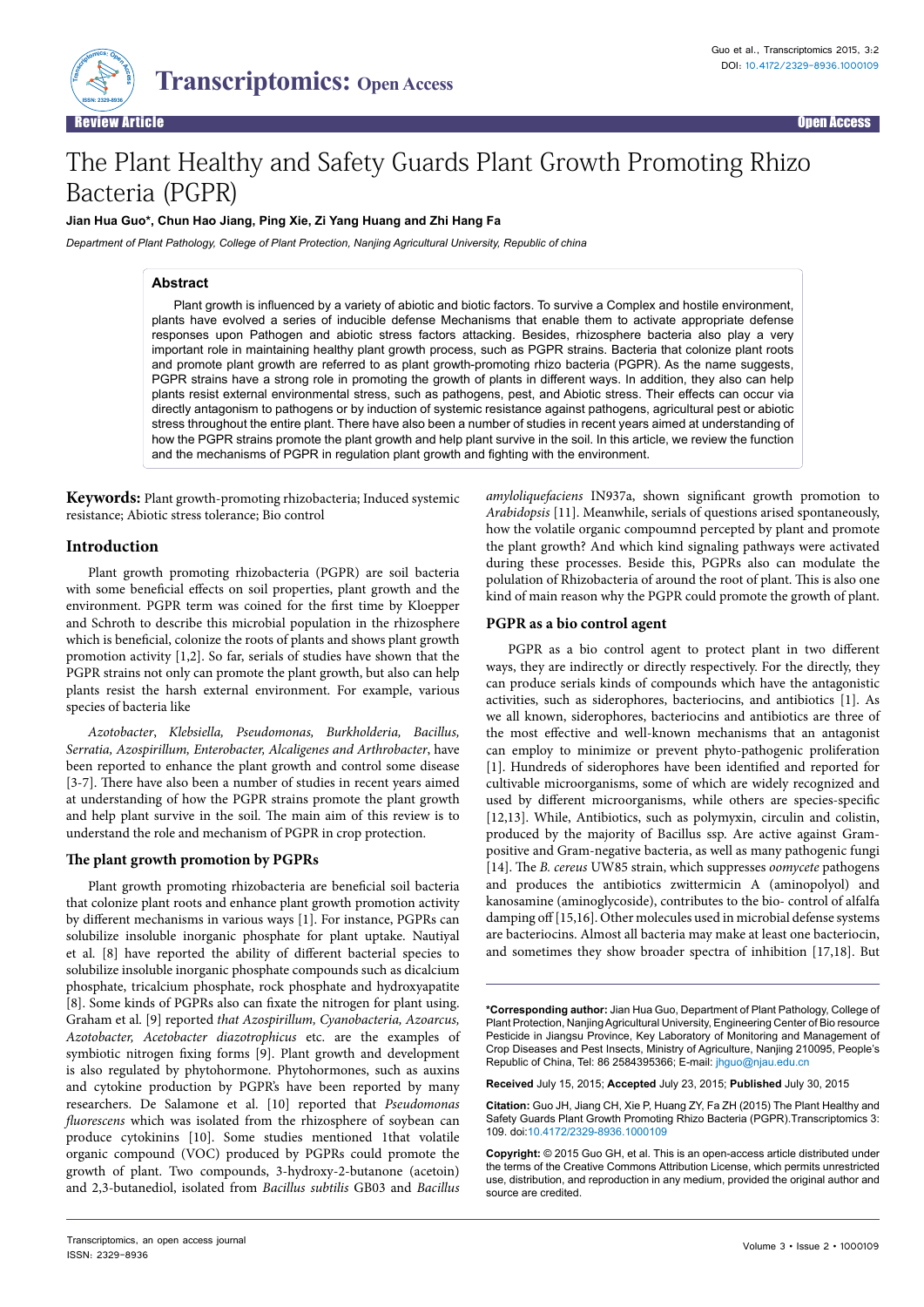Page 2 of 3

right now, the urgent questions, which were needed to answer, would be how the synthetic pathway of these substances and regulatory genes function on the synthesis process. While, for the indirectly, PGPRs can induce systemic resistance to pathogens in plants.

## **Induced systemic resistance (ISR)**

Non-pathogenic rhizobacteria have been shown to suppress disease by inducing a resistance mechanism in the plant called "Induced Systemic Resistance" (ISR) [19,20]. ISR has been demonstrated in many plant species (e.g. bean [*Phaseolus vulgaris*], carnation [*Dianthus caryophyllus*], cucumber [*Cucumis sativus*], radish [*Raphanus sativus*], tobacco [*Nicotiana tabacum*], tomato [*Solanumlycopersicum*], and the model plant *Arabidopsis* [*Arabidopsis thaliana*]), and is effective against a broad spectrum of plant pathogens, including fungi, bacteria, viruses, and even insect herbivores [19,21]. The rhizobacterial strain *Pseudomonas fluorescens* WCS417r (WCS417r thereafter) has been shown to trigger ISR in several plant species [22]. In *Arabidopsis,* WCS417r elicits ISR against a variety of plant pathogens such as bacterial leaf pathogens *Xanthomonas campestris* pv armoraciae and *Pseudomonas syringae* pv *tomato* DC3000 (Pst DC3000), the fungal leaf pathogen *Alternaria brassicicola*, the *oomycete* leaf pathogen *Hyaloperonospora parasitica*, and the fungal root pathogen *Fusarium oxysporumf* sp. Raphani [21,23]. Previous studies had shown that PGPRs induced systemic resistance by activing the signaling pathways in plants, such as SA, JA- or ET- signaling pathways. Different PGPR triggered ISR depended on different pathways Pieters et al. [24]. reported that WCS417r-triggered ISR was dependent on the JA/ETsignaling pathway and NPR1 in Arabidopsis [24]. Nevertheless, it has also been documented that some rhizobacteria induced systemic resistances by simultaneously activating SA- and JA/ET-dependent signaling pathways [25]. For example, Niu et al. [25] found that the ISR triggered by rhizobacterium *B. cereus* AR156 involved the SA- and JA/ ET-signaling pathways as well as NPR1. But till now, this research area has many unclear issues to be resolved. For example, a lot of articles reported that PGPRs could induce systemic resistance to pathogen, but how the plant recognized the rhizobacteria and triggered ISR to the leaf pathogens, and If the plant can percepte the localization and produce some resistance signaling,the how signaling transfer to up ground. And how long can the duration of the induced resistance last, whether it is a lifelong memory. In order to resolve this, all the researchers in the world who work on biocontrol mechanism explanation, have to work harder.

## **Induced tolerance to abiotic stress**

The PGPR strains induce physical and chemical changes in plants, resulting in enhanced plant tolerance to abiotic stresses termed as induced systemic tolerance (IST) [26,27]. In addition to single strains of PGPR, its combination with either mycorrhizal fungi or Rhizobium also has also been demonstrated to elicit plant drought tolerance. For instance, co- inoculation of the common bean (Phaseolus vulgaris L.) with *Rhizobium tropici* (CIAT 899) and the two Paenibacillus strains Paenibacillus polymyxa (DSM 36) and Paenibacillus polymyxa Loutit (L) more effectively alleviated the deleterious effects of drought stress on plant growth, nitrogen content, and nodulation than inoculation with *R. tropici* (CIAT 899) alone [28]. Moreover, co20 inoculation of lettuce with the PGPR strain Pseudomonas mendocina Palleroni and an arbuscular mycorrhizal (AM) fungus (either Glomus intraradices or Glomus mosseae) significantly enhanced the root phosphatase activity; and the proline accumulation and the activities of nitrate reductase, Peroxidase (POD), and Catalase (CAT) in the leaves under moderate and severe drought stress [29]. It is also known that PGPR confers IST

to drought stress in plants by a variety of mechanisms. For instance, the PGPR strain *Paenibacillus polymyxa* has been demonstrated to enhance the drought tolerance of Arabidopsis thaliana by stimulating the transcription of a drought-response gene, Early Responsive to Dehydration 15 (ERD15), and of an ABA-responsive gene, RAB18 [27]. However, as we all known, it has been well established that PGPR strains that contain 1-aminocyclopropane-1-carboxylate (ACC) deaminase confer IST to drought stress in a number of plants via the action of ACC deaminase to lower plant ethylene levels. For example, the ACC deaminase-containing PGPR strain Achromobacter piechaudii ARV8 has been demonstrated to significantly increase the fresh and dry weights of both drought-treated tomato and pepper seedlings, and reduce ethylene production in tomato seedlings exposed to transient water deficit stress [30]. While, Wang et al. [31]. demonstrated that a consortium of three plant growth-promoting rhizobacterium (PGPR) strains (*Bacillus cereus* AR156, *Bacillus subtilis* SM21, and Serratia sp. XY21), could induced systemic tolerance to drought stress in cucumber plants, by protecting plant cells, maintaining photosynthetic efficiency and root vigor and increasing some of antioxidase activities, without involving the action of ACC deaminase to lower plant ethylene levels [31]. The induced tolerance to abiotic stress, by PGPR strians, such as drought, cold and salt etc., is a very significant discovery. They provide a new choice for the survival of plant adversity. But now, the mechanisms of this part were still unclear, the unclear issues will be how the PGPR strains induce tolerance to such abiotic stress and which kind of genes, proteins and signaling pathways take part in the whole process. Some paper mentioned that ABA signaling pathways and some gene were involved in the process. But these results are far from enough for a clear interpretation of this part of the content.

## **Conclusion**

The plant growth-promotion rhizobacteria (PGPR) played an important role in regulating the plant growth and fighting with the environment. In the process of guaranteeing the healthy growth of plants, the PGPR strains had made a significant contribution in different ways. As shown in the Figure 1. We summaried the function of the plant growth-promotion rhizobacteria (PGPR) to plants when they localized on the surface of plant roots, as you see, Firstly the PGPR strains can promote the growth of plant and enhance the crop